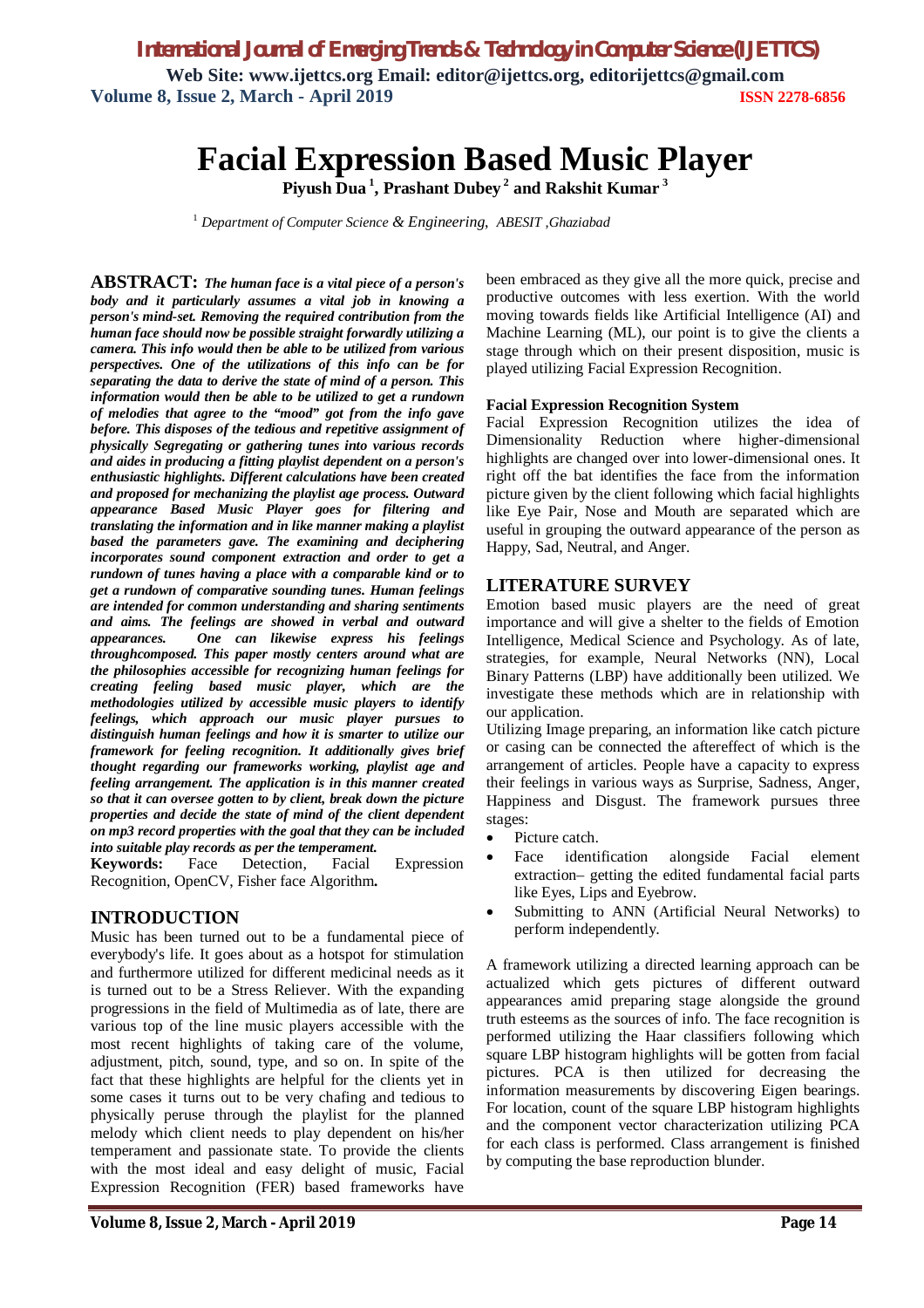# *International Journal of Emerging Trends & Technology in Computer Science (IJETTCS)* **Web Site: www.ijettcs.org Email: editor@ijettcs.org, editorijettcs@gmail.com Volume 8, Issue 2, March - April 2019 ISSN 2278-6856**

### **SYSTEM OVERVIEW**

The framework demands for the client to furnish it with his/her picture for which the disposition can be perceived. In the wake of accepting the picture, the pre-preparing of picture is completed where the picture is upgraded on the grounds that the face recognition stage needs a reasonable picture with no clamor or haziness for handling. Face identification is finished with the assistance of the Viola-Jones calculation nearby Bounding Box procedure for identifying the fundamental facial highlights.

A picture dataset is utilized to train stage which comprises of different pictures named in a proper way for each feeling compensating for an extensive gathering of pictures. The client furnished test picture is then prepared with the dataset pictures and with the assistance of least Euclidean separation to characterize the inclination of the client in real life.



#### **METHODOLOGY**

**1. The Design System:** Face acknowledgment framework utilizing fisher face technique is intended to perceive the face picture by coordinating the consequences of its component extraction. The framework is relied upon to decide if the picture to be tried is perceived effectively or not.

## **2. Process Design:**

# **2.1 Data retrieval process**

This procedure expects to gather information as face picture. Gathering of tests is finished with photo straightforwardly the face picture. The situation of the face is looking toward the front and upstanding position and not hindered by different items. An aggregate of 50 understudies shot with a separation of 100 cm, with the mean to compare the quality and the picture of every datum taken**.**

#### **2.2 Image Processing Process**

The plan of this procedure is partitioned into two phases: preprocessing stage and handling stage which incorporates include extraction and acknowledgment.

# **2.3 Image Preprocessing**

In this phase, the face picture to be utilized must experience the preprocessing stage first.

This stage incorporates picture procurement, and RBG picture transformation to gray-scale. Securing of face pictures utilizing camera. The picture of this procurement is a 24-bit RGB picture of JPG design with size 92 x 112 pixels. Transformation of face picture of securing from RGB to 8 bit grayscale, BMP position with size 40 x 40 pixels. Moreover, the face information is partitioned into 2 (two) sections i.e. one a player in the picture will be utilized as preparing picture (preparing dataset) and one a player in the picture will be utilized as test picture (testing dataset).

#### **2.4 Image Processing**

At this picture preparing stage, Fisher face technique will be connected to create include vector of facial picture information utilized by framework and after that to coordinate vector of characteristics of preparing picture with vector normal for test picture utilizing Euclidean separation equation.

# **3. Feature generation process:**

Highlights to be removed are the components of the face picture of individuals of Papua. The strategy utilized is



fisher face technique is a strategy that is a merger among PCA and LDA strategies.

### **Working of the System**

#### **DFD LEVEL 0 DIAGRAM**

#### **RESULT AND ANALYSIS**

Development In this segment will be examined about consequences of facial acknowledgment investigates utilizing fisher face strategy. All in all, face acknowledgment framework in this examination can be found in Figure 1.